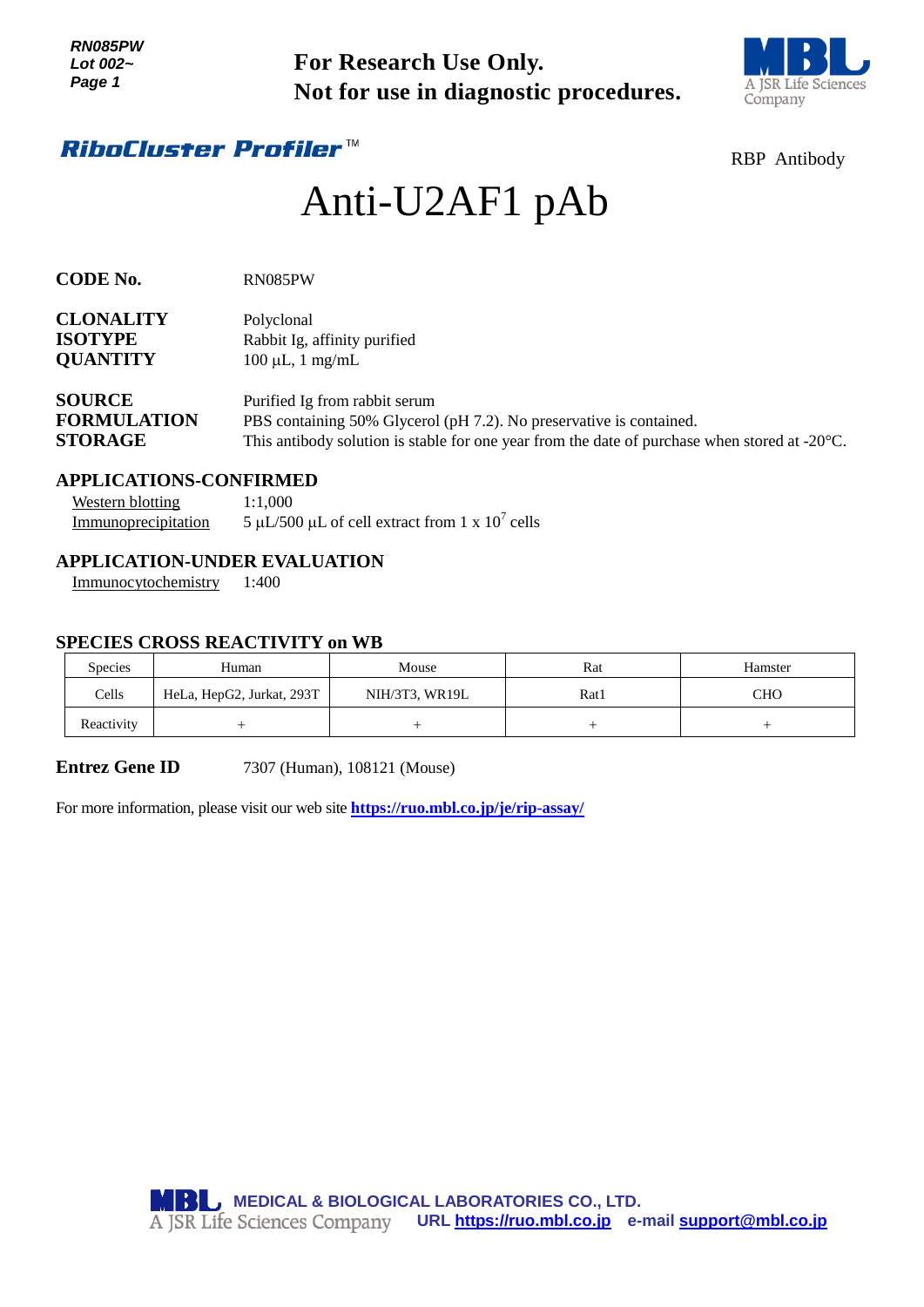#### **SDS-PAGE & Western blotting**

- 1) Wash 1 x  $10^7$  cells 3 times with PBS and suspend them in 1 mL of Laemmli's sample buffer, then sonicate briefly (up to 20 sec.).
- 2) Boil the samples for 3 min. and centrifuge. Load 10  $\mu$ L of the sample per lane in a 1-mm-thick SDS-polyacrylamide gel (12.5% acrylamide) for electrophoresis.
- 3) Blot the protein to a polyvinylidene difluoride (PVDF) membrane at 1 mA/cm<sup>2</sup> for 1 hr. in a semi-dry transfer system (Transfer Buffer: 25 mM Tris, 190 mM glycine, 20% methanol). See the manufacture's manual for precise transfer procedure.
- 4) To reduce nonspecific binding, soak the membrane in 5% skimmed milk (in PBS, pH 7.2) overnight at 4°C.
- 5) Wash the membrane with PBS-T [0.05% Tween-20 in PBS] (5 min. x 3).
- 6) Incubate the membrane with primary antibody diluted with 1% skimmed milk (in PBS, pH 7.2) as suggested in the **APPLICATIONS** for 1 hr. at room temperature. (The concentration of antibody will depend on the conditions.)
- 7) Wash the membrane with PBS-T (10 min. x 3).
- 8) Incubate the membrane with the 1:5,000 anti-rabbit IgG-HRP (MBL, code no. 458) diluted with 1% skimmed milk (in PBS, pH 7.2) for 1 hr. at room temperature.
- 9) Wash the membrane with PBS-T (10 min. x 3).
- 10) Wipe excess buffer on the membrane, then incubate it with appropriate chemiluminescence reagent for 1 min. Remove extra reagent from the membrane by dabbing with paper towel, and seal it in plastic wrap.
- 11) Expose to an X-ray film in a dark room for 3 min. Develop the film as usual. The condition for exposure and development may vary.

(Positive controls for Western blotting; HeLa, 293T, NIH/3T3, Jurkat, HepG2, WR19L, Rat1, CHO)



*Western blot analysis of U2AF1*

Lane 1: HeLa Lane 2: 293T Lane 3: NIH/3T3 Lane 4: Jurkat Lane 5: HepG2 Lane 6: WR19L Lane 7: Rat1 Lane 8: CHO Immunoblotted with RN085PW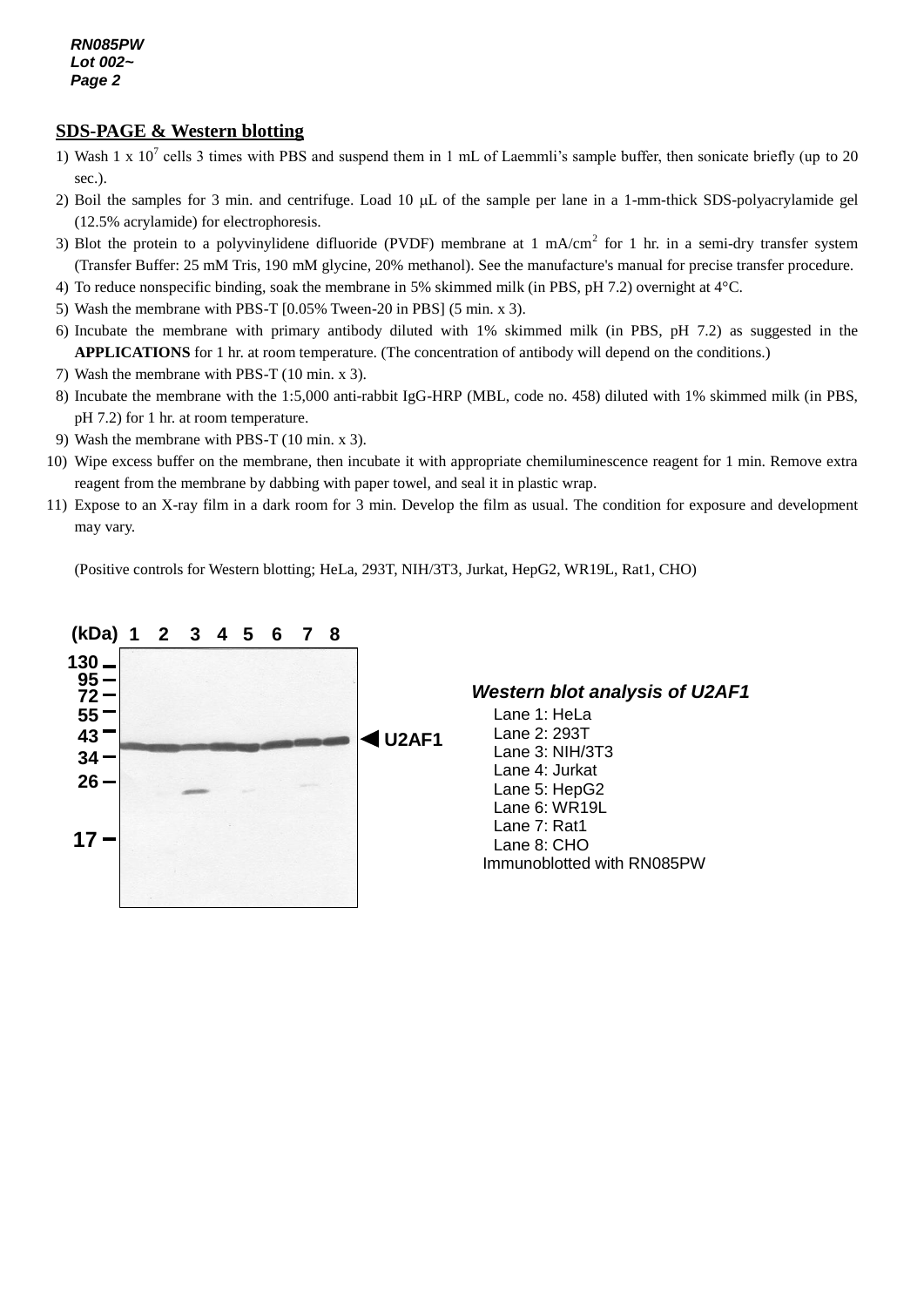#### *RN085PW Lot 002~ Page 3*

#### **Immunoprecipitation**

- 1) Wash 2 x  $10^7$  cells twice with PBS and resuspend them with 1 mL of ice-cold Lysis buffer [150 mM NaCl, 20 mM Tris-HCl (pH 8.0), 0.1% NP-40, 10 mM EDTA] containing appropriate protease inhibitors and 1.5 mM DTT. Vortex thoroughly, then incubate it on ice for 10 min.
- 2) Centrifuge the tube at 12,000 x g for 5 min. at  $4^{\circ}$ C and discard the supernatant.
- 3) Wash the pellet 3 times with PBS and resuspend them with 500 µL RIPA buffer, then sonicate briefly.
- 4) Centrifuge the tube at 12,000 x g for 5 min. at 4°C and transfer the supernatant to another fresh tube.
- 5) Add 500 µL of ice-cold Lysis buffer into the supernatant. Mix by pipetting up and down.
- 6) Add 40 L of 50% protein G agarose beads slurry resuspended in Lysis Buffer into the sample (prepared from step 5). Incubate it at 4°C with rotating for 1 hour.
- 7) Centrifuge the tube at 2,000 x g for 2 min. at 4°C and transfer the supernatant to another tube (precleared sample).
- 8) Mix 20 µL of 50% protein G agarose beads slurry resuspended in PBS with normal rabbit IgG or anti-U2AF1 pAb at the amount as suggested in the **APPLICATIONS,** then add 1 mL of Lysis Buffer into each tube. Incubate with gentle agitation for 1 hr. at  $4^{\circ}$ C.
- 9) Wash the beads once with 500 µL of ice-cold Lysis Buffer (centrifuge the tube at 2,000 x g for 1 min.). Carefully discard the supernatant using a pipette or without disturbing the beads.
- 10) Add 500  $\mu$ L of nuclear extract (the sample from step 7), then incubate with gentle agitation for 3 hr. at 4°C.
- 11) Centrifuge the tube at 2,000 x g for 1 min. and discard the supernatant.
- 12) Resuspend the agarose with ice-cold Lysis buffer.
- 13) Centrifuge the tube at 2,000 x g for 1 min. and discard the supernatant.
- 14) Repeat steps 12)-13) 3 times.
- 15) Resuspend the beads in 20  $\mu$ L of Laemmli's sample buffer, boil for 3 min., and centrifuge for 5 min. Use 20  $\mu$ L of the sample per lane in a 1-mm-thick SDS-polyacrylamide gel (12.5% acrylamide) for electrophoresis.
- 16) Blot the protein to a polyvinylidene difluoride (PVDF) membrane at 1 mA/cm<sup>2</sup> for 1 hr. in a semi-dry transfer system (Transfer Buffer: 25 mM Tris, 190 mM glycine, 20% methanol). See the manufacture's manual for precise transfer procedure.
- 17) To reduce nonspecific binding, soak the membrane in 5% skimmed milk (in PBS, pH 7.2) for 1 hr. at room temperature, or overnight at 4°C.
- 18) Wash the membrane with PBS-T [0.05% Tween-20 in PBS] (5 min. x 3).
- 19) Incubate the membrane with primary antibody diluted with 1% skimmed milk (in PBS, pH 7.2) as suggested in the **APPLICATIONS** for 1 hr. at room temperature. (The concentration of antibody will depend on the conditions.)
- 20) Wash the membrane with PBS-T (10 min. x 3).
- 21) Incubate the membrane with the 1:1,000 Rabbit TrueBlot<sup>®</sup> anti-Rabbit IgG-HRP (Rockland, code no. 18-8816-33) diluted with 1% skimmed milk (in PBS, pH 7.2) for 1 hr. at room temperature.
- 22) Wash the membrane with PBS-T (10 min. x 3).
- 23) Wipe excess buffer on the membrane, then incubate it with appropriate chemiluminescence reagent for 1 min. Remove extra reagent from the membrane by dabbing with paper towel, and seal it in plastic wrap.
- 24) Expose to an X-ray film in a dark room for 3 min. Develop the film as usual. The condition for exposure and development may vary.

(Positive control for Immunoprecipitation; HeLa nuclear extract)



*Immunoprecipitation of U2AF1 from HeLa*

Lane 1: Input Lane 1: IP with normal rabbit IgG Lane 2: IP with RN085PW Immunoblotted with RN085PW